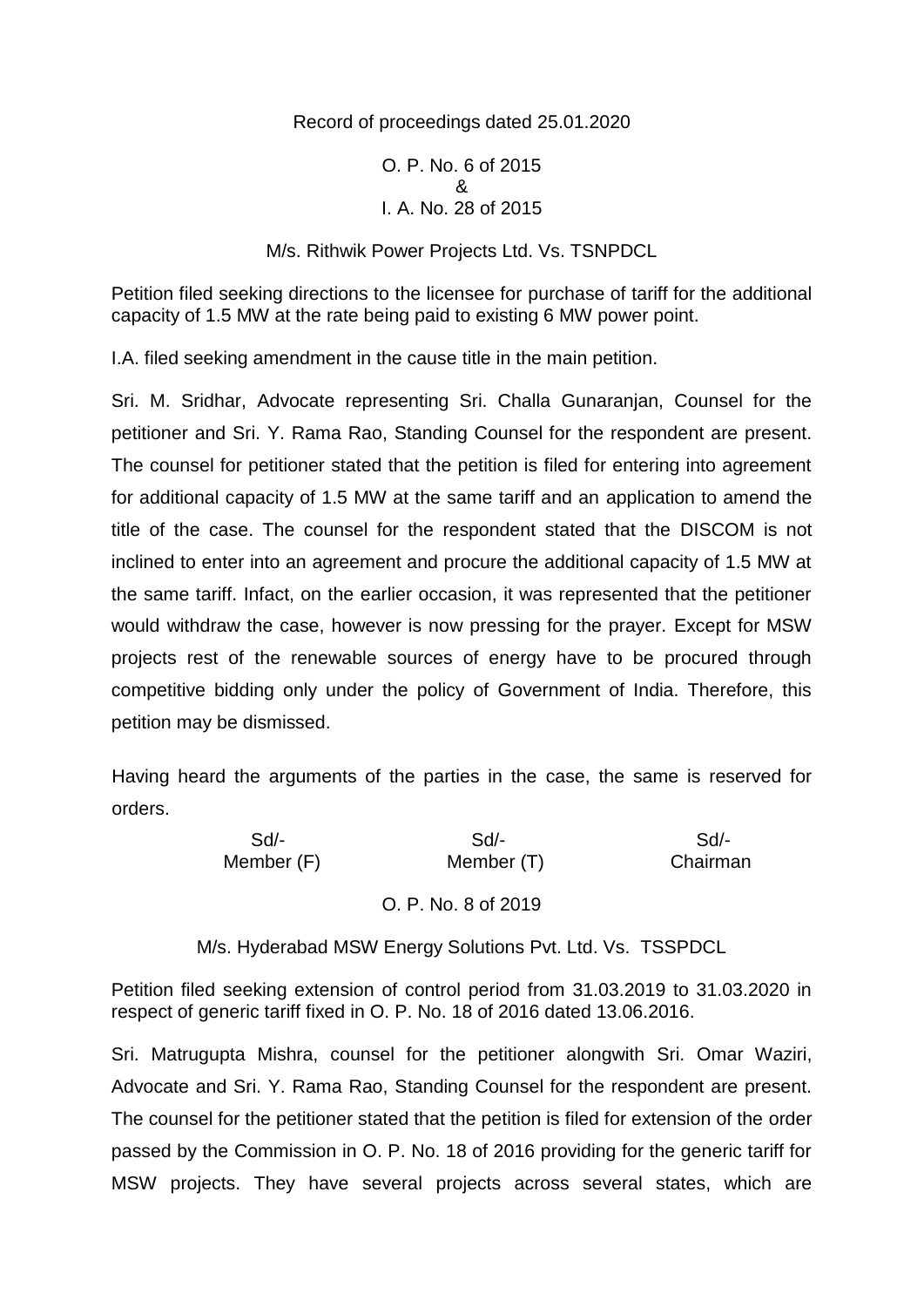functional and based on MSW only. Several states have provided for generic tariff only and the Commission has a prerogative to determine the generic tariff under section 86 (1) (e) of the Act, 2003. It has environmental benefits and there is an urgent need to provide clearance for solid waste generated by the cities. Therefore, the petitioner is seeking extension of the generic tariff upto 31.03.2020, by which time the petitioner will achieve the COD.

The counsel for the respondent stated that the policy of the Government of India as also the CERC Regulation provided for determination of tariff on a project specific basis in respect of MSW projects. Therefore, the petitioner is required to file a specific petition for determination of tariff for the project. The Commission may not extend the generic order as the period is too short and may not serve the purpose.

The Commission observed that if there are several projects, there may not be any issue in determining the generic tariff by notifying the normative parameters. The Commission will decide on moving towards generic tariff or project specific tariff. At this stage the counsel for the respondent sought further time for filing counter affidavit. Liberty is given to the respondents to file their counter affidavit within a period of two weeks and the matter is reserved for orders.

| $Sd$ -     | $Sd$ -               | $Sd$ -   |
|------------|----------------------|----------|
| Member (F) | Member (T)           | Chairman |
|            |                      |          |
|            | I. A. No. 13 of 2019 |          |
|            | ın                   |          |
|            | O. P. No. 4 of 2013  |          |
|            | .                    |          |

M/s. VBC Ferro Alloys Limited Vs. TSSPDCL & its S.E.

Petition filed seeking revisiting the conditions stipulated in the retail supply tariff order for FY 2013-14 for the category of  $HT - I(b)$  consumers.

Sri. M. Sridhar, Advocate representing Sri. Challa Gunaranjan, Counsel for the petitioner and Sri. Y. Rama Rao, Standing Counsel for the respondent are present. The advocate representing the counsel for the applicant stated that the applicant in the I. A. is only seeking modification of the conditions laid down in the order in the facts and circumstances of the case explained in the application. The counsel for the respondent stated that the counter affidavit is filed. The counsel for the petitioner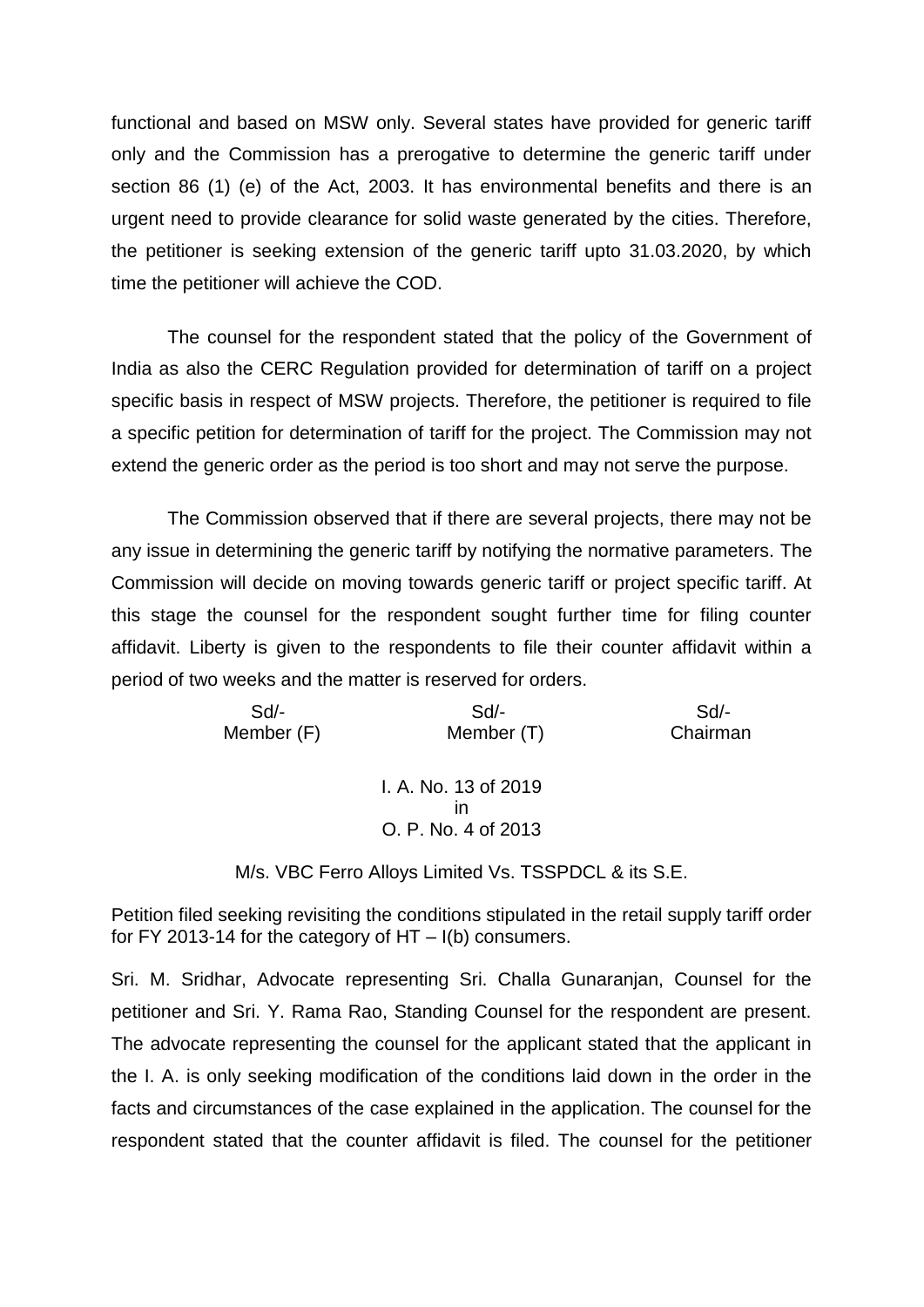stated that the counter affidavit is not received and a copy of it is received by him now. He sought time for filing rejoinder. Accordingly, the matter is adjourned.

Call on 18.04.2020 at 11.00 A.M. Sd/- Sd/- Sd/- Member (F) Member (T) Chairman I. A. No. 14 of 2019 in O. P. No. 4 of 2012

M/s. VBC Ferro Alloys Limited Vs. TSSPDCL & its S.E.

Petition filed seeking revisiting the conditions stipulated in the retail supply tariff order for FY 2012-13 for the category of  $HT - I$  (b) consumers.

Sri. M. Sridhar, Advocate representing Sri. Challa Gunaranjan, Counsel for the petitioner and Sri. Y. Rama Rao, Standing Counsel for the respondent are present. The advocate representing the counsel for the applicant stated that the applicant in the I. A. is only seeking modification of the conditions laid down in the order in the facts and circumstances of the case explained in the application. The counsel for the respondent stated that the counter affidavit is filed. The counsel for the petitioner stated that the counter affidavit is not received and a copy of it is received by him now. He sought time for filing rejoinder. Accordingly, the matter is adjourned.

Call on 18.04.2020 at 11.00 A.M.

| Sd/-     | Sd                  | Sd/-       |  |
|----------|---------------------|------------|--|
| Chairman | Member (T)          | Member (F) |  |
|          | O. P. No. 2 of 2020 |            |  |

M/s. Tejas India Solar Energy Pvt. Ltd. Vs. TSSPDCL & TSTRANSCO

Petition filed seeking directions to the respondents to synchronize the plant and consequently grant long term open access permission.

Sri. M. Abhinav Reddy, Advocate representing Sri. P. Vikram, Advocate for the petitioner and Sri. Y. Rama Rao, Standing Counsel for the respondents are present. The counsel for the petitioner stated that the petition is for directions to synchronize the project and allow open access. The standing counsel for the respondents sought time for filing counter affidavit. Accordingly the matter is adjourned.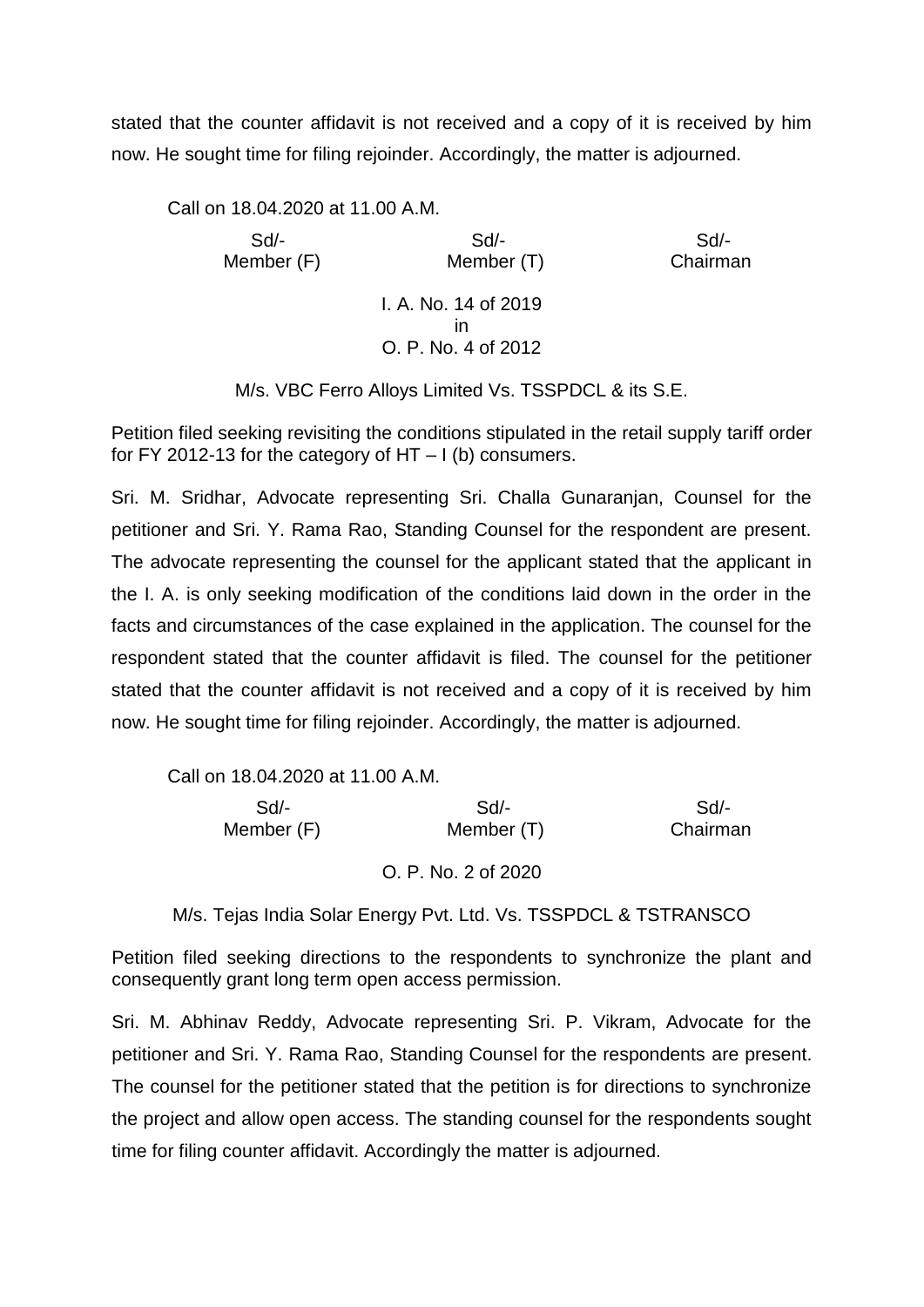Call on 22.02.2020 at 11.00 A.M.

 Sd/- Sd/- Sd/- Member (F) Member (T) Chairman

### O. P. No. 3 of 2020

M/s. Rithwik Power Projects Ltd. Vs. TSSPDCL & its officer & TSTRANSCO.

Petition filed seeking declaration of the action of TSSPDCL in delayed payment of bills as arbitrary and for payment of interest towards on such delayed payment of bills for FY 2016-17 to 2018-19.

Sri. M. Sridhar, Advocate representing Sri. Challa Gunaranjan, Counsel for the petitioner and Sri. Y. Rama Rao, Standing Counsel for the respondents are present. The advocate representing the counsel for the petitioner stated that the petition is filed for non-payment of dues and for payment of interest for such dues. The standing counsel for the respondents sought time for filing counter affidavit. Accordingly the matter is adjourned.

Call on 18.04.2020 at 11.00 A.M.

 Sd/- Sd/- Sd/- Member (F) Member (T) Chairman

O. P. No. 4 of 2020

M/s. Sri Venkateswara Green Power Projects Ltd. Vs. TSSPDCL

Petition filed seeking determination of tariff for the remaining period of the PPA in accordance with the orders of the Commission passed in O. P. No. 18 of 2016.

Ms. Priya Ayengar, Advocate for the petitioner and Sri. Y. Rama Rao, Standing Counsel for the respondent are present. The counsel for the petitioner stated that the petition is filed for determination of the tariff for the remaining period of the PPA in accordance with earlier generic tariff order passed by the Commission in O. P. No. 18 of 2016 for MSW projects. Several states have provided for generic tariff only and the Commission has a prerogative to determine the generic tariff under section 86 (1) (e) of the Act, 2003. It has environmental benefits and there is an urgent need to provide clearance for solid waste generated by the cities. Therefore, the petitioner is seeking for determination of the project specific tariff.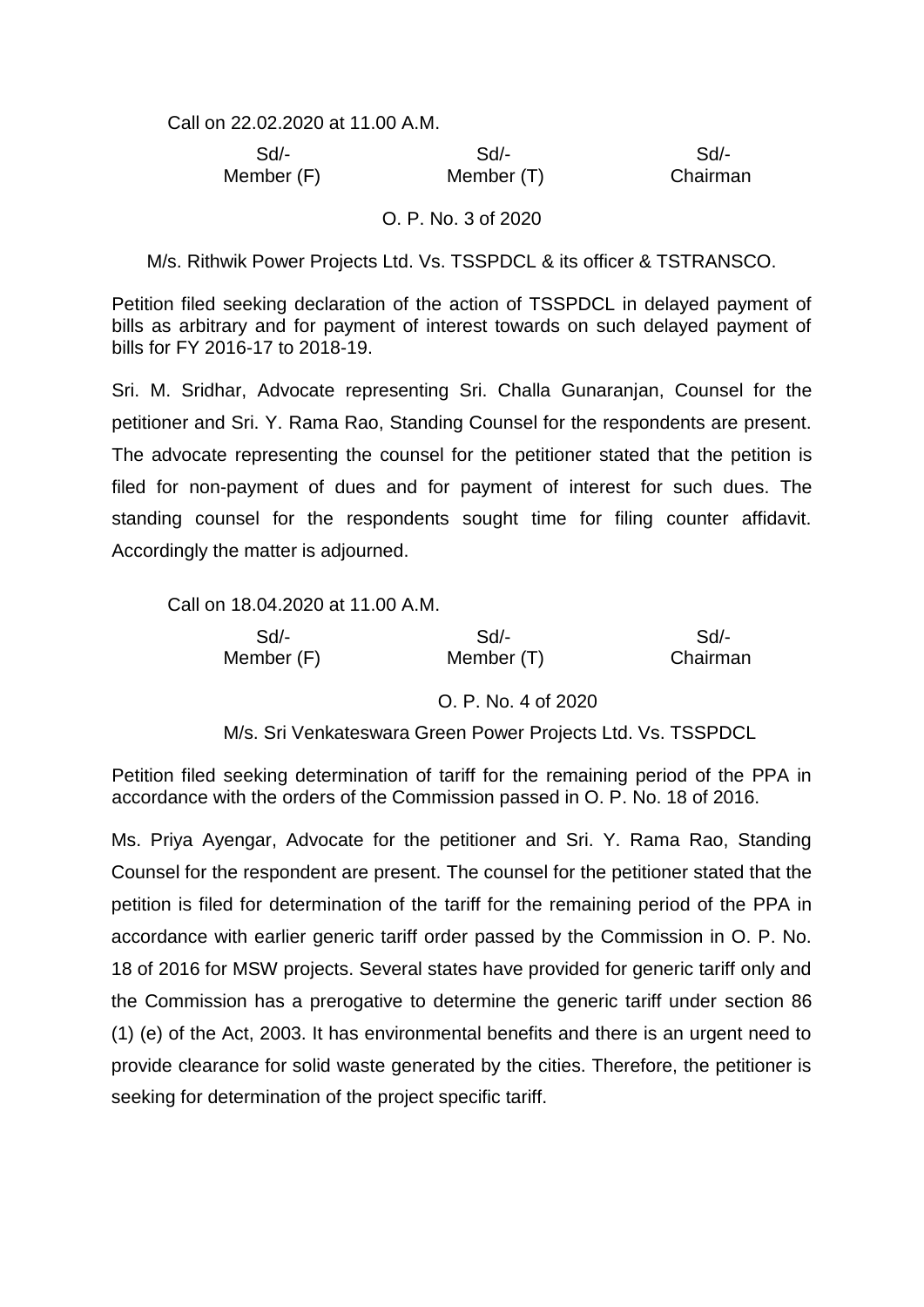The counsel for the respondent stated that the policy of the Government of India as also the CERC Regulation provided for determination of tariff on a project specific basis in respect of MSW projects.

The Commission observed that if there are several projects, there may not be any issue in determining the generic tariff by notifying the normative parameters. The Commission will decide on moving towards generic tariff or project specific tariff. At this stage the counsel for the respondent sought further time for filing counter affidavit. According the matter is adjourned.

Call on 22.02.2020 at 11.00 A.M.

 Sd/- Sd/- Sd/- Member (F) Member (T) Chairman I. A. No. 2 of 2020 in O. P. No. 5 of 2019

## M/s. Singareni Collieries Company Ltd. Vs. TSDISCOMs

Application filed seeking orders to raise bills for the supply of energy by STPP based on average annual fixed charges claimed before the Commission for the control period FY 2019-20 till determination of ARR and tariff for FY 2019-2024.

Sri. P. Shiva Rao, Advocate for the applicant and Sri. Y. Rama Rao, Standing Counsel for the respondents are present. The counsel for the applicant stated about the background of the case including the details of the appeal filed before the Hon'ble ATE. He sought interim directions for payment of tariff as per the earlier tariff order applicable to the applicant as the respondents have conceded to that extent in the counter affidavit filed in this application. He also sought allowing of Rs. 329 crores towards environmental social audit capital investment as per the guidelines and rules notified by the Government of India on tentative basis subject to final decision by the Commission on the relevant petitions.

He stated that the Hon'ble ATE had already directed the Commission to hear and dispose of the petition in respect of true up which was filed by the applicant earlier before the Commission. Therefore, the Commission may pass orders on this application and takeup the main petition for consideration, but following due process